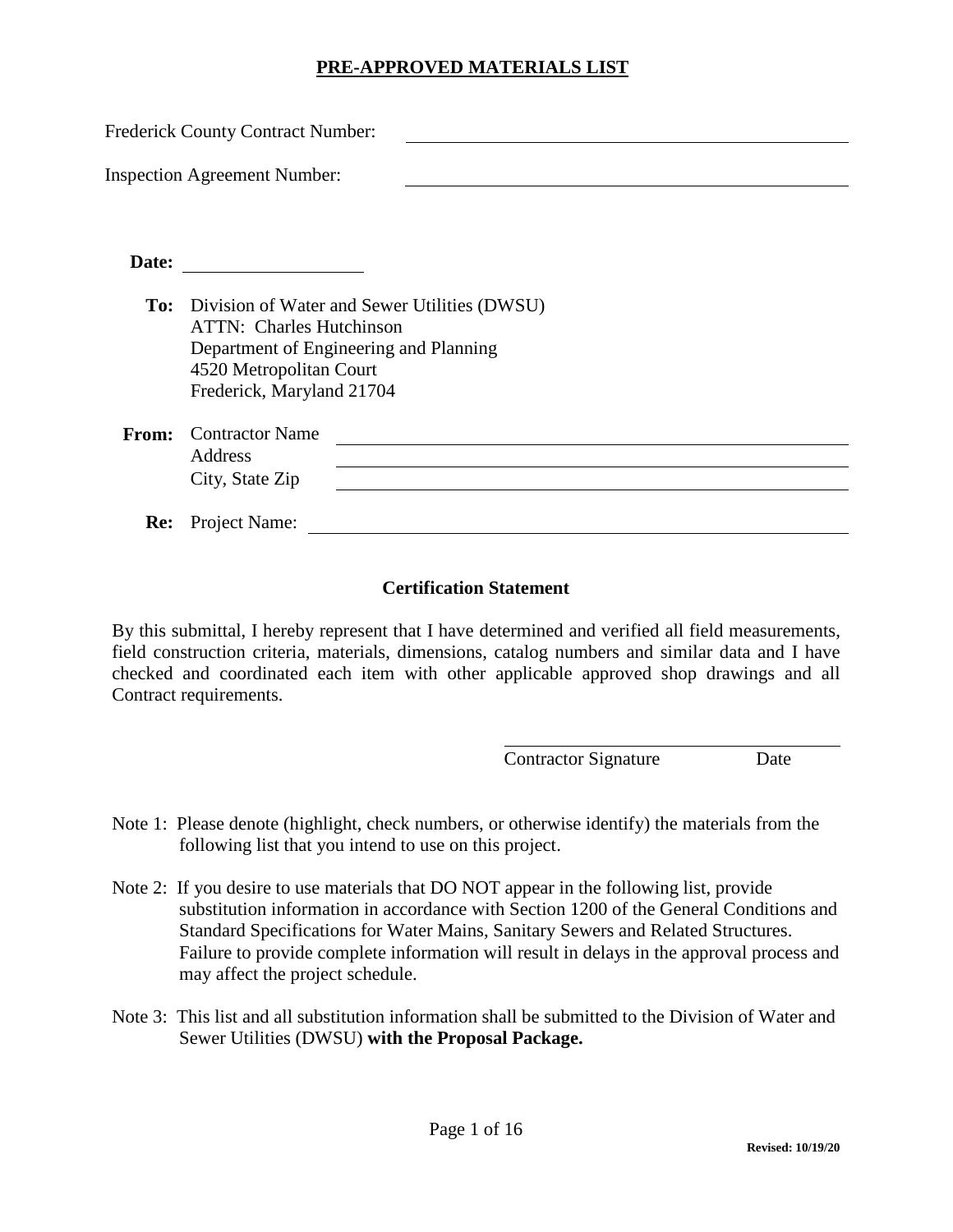Frederick County Contract Number:

Inspection Agreement Number:

## **SANITARY SEWER**

|   | <b>PVC Pipe</b>                                                                                                       |      |                 |             |  |
|---|-----------------------------------------------------------------------------------------------------------------------|------|-----------------|-------------|--|
|   | <b>Specification Section: 2570</b>                                                                                    |      |                 |             |  |
|   | Standard Details: 1.1, 2.1, 4.1, 201.1, 201.2, 201.3, 201.4, 201.5, 201.7, 201.8, 202.03, 203.1, 206.1, 206.2, 206.4, |      |                 |             |  |
|   | 208.1, 209.1, 209.2, 210.1, 211.1, 213.2, 213.3, 217.1                                                                |      |                 |             |  |
|   | Standard: SDR35, ASTM D3034 or ASTM F679; SDR26, ASTM D3034 or ASTM D2241                                             |      |                 |             |  |
|   | <b>Approved Manufacturer/Product</b>                                                                                  | Type | <b>Standard</b> | <b>Size</b> |  |
| ◻ | Diamond Plastics Corp                                                                                                 |      |                 |             |  |
| □ | Extrusion Technologies, Inc.                                                                                          |      |                 |             |  |
| □ | J-M Manufacturing Co., Inc                                                                                            |      |                 |             |  |
| □ | National Pipe Co.                                                                                                     |      |                 |             |  |
| □ | Plastic Trends, Inc.                                                                                                  |      |                 |             |  |
| ◻ | North American Pipe Corp.                                                                                             |      |                 |             |  |

|   | <b>PVC Gasketed Fittings</b>                                              |       |             |             |  |
|---|---------------------------------------------------------------------------|-------|-------------|-------------|--|
|   | <b>Specification Section: 2570</b>                                        |       |             |             |  |
|   | <b>Standard Details:</b> 115.1, 201.3, 201.4, 210.1, 212.1, 213.2         |       |             |             |  |
|   | Standard: SDR35, ASTM D3034 or ASTM F679; SDR26, ASTM D3034 or ASTM D2241 |       |             |             |  |
|   | <b>Approved Manufacturer/Product</b>                                      | Part# | Catalog $#$ | <b>Size</b> |  |
| ◻ | GPK Products, Inc.                                                        |       |             |             |  |
| ❏ | The Harrington Corp.                                                      |       |             |             |  |
| □ | J-M Manufacturing Co., Inc.                                               |       |             |             |  |
| □ | Multi Fittings Corp.                                                      |       |             |             |  |
|   | Plastic Trends, Inc.                                                      |       |             |             |  |

|        | <b>Precast Concrete Manholes</b>                                                       |               |             |              |  |
|--------|----------------------------------------------------------------------------------------|---------------|-------------|--------------|--|
|        | <b>Specification Section: 3360</b>                                                     |               |             |              |  |
|        | Standard Details: 201.1, 201.2, 201.3, 201.4, 201.5, 201.6, 201.7, 201.8, 202.2, 202.4 |               |             |              |  |
|        | Standard: ASTM C478, Type II Cement                                                    |               |             |              |  |
|        | <b>Approved Manufacturer/Product</b>                                                   | <b>Detail</b> | <b>Size</b> | <b>Other</b> |  |
| □      | Americast                                                                              |               |             |              |  |
| □      | Atlantic Concrete Products, Inc.                                                       |               |             |              |  |
| ❏      | <b>Advanced Drainage Structures</b>                                                    |               |             |              |  |
| $\Box$ | C. R. Semler, Inc.                                                                     |               |             |              |  |
| □      | Terre-Hill                                                                             |               |             |              |  |
| □      | Plastic Trends, Inc.                                                                   |               |             |              |  |
|        | Contractors Precast Corp.                                                              |               |             |              |  |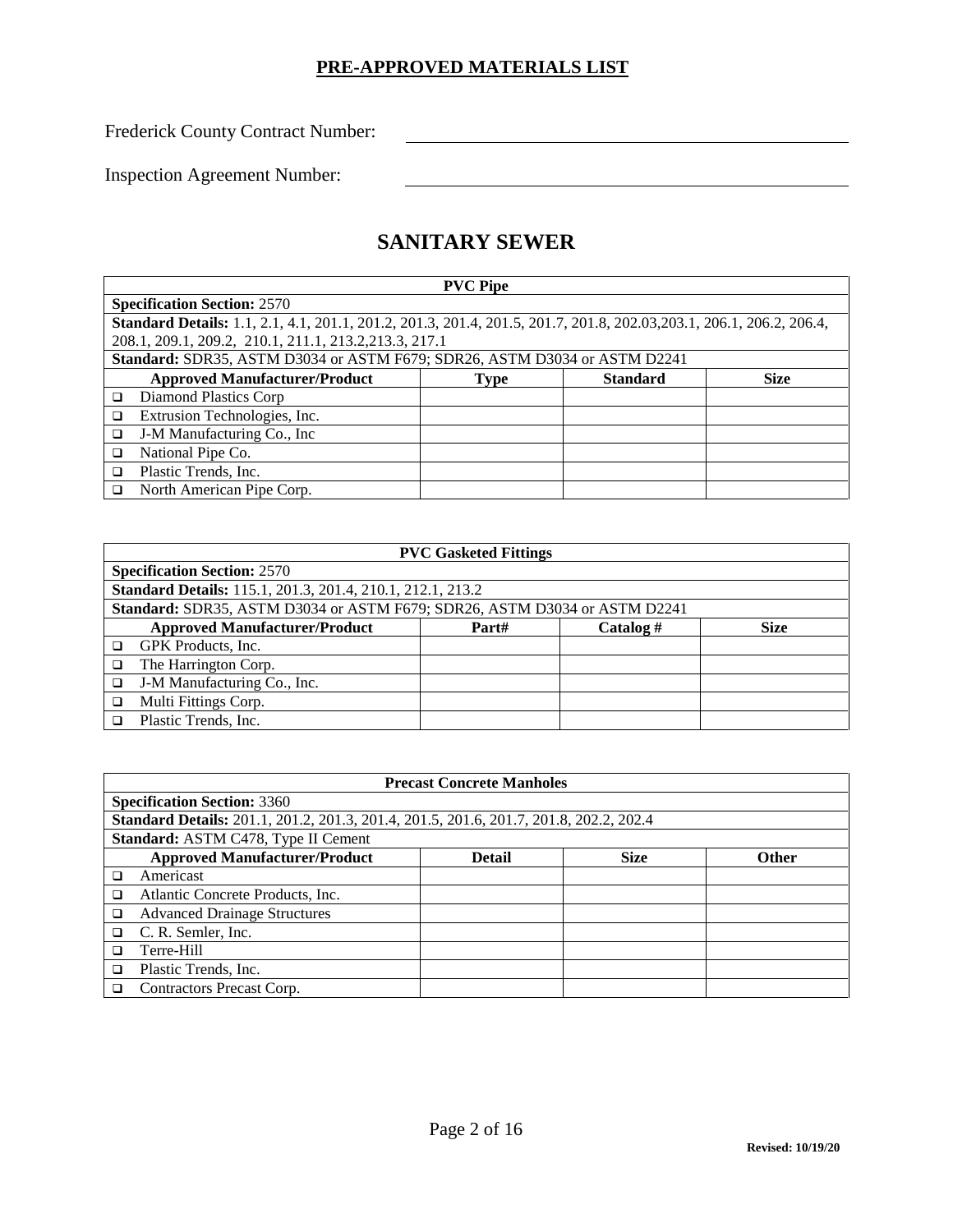Frederick County Contract Number:

| <b>Concrete Grade Rings</b>                                                                               |                  |  |  |
|-----------------------------------------------------------------------------------------------------------|------------------|--|--|
| <b>Specification Section: 3360</b>                                                                        |                  |  |  |
| <b>Standard Details: 5.3</b>                                                                              |                  |  |  |
| <b>Standard:</b> ASTM C478, Type II Cement. Thickness: Max. 6"; Min. 2". The top grade ring should be 2". |                  |  |  |
| <b>Approved Manufacturer/Product</b>                                                                      | <b>Thickness</b> |  |  |
| Americast                                                                                                 |                  |  |  |
| Atlantic Concrete Products, Inc.                                                                          |                  |  |  |
| <b>Advance Drainage Structures</b>                                                                        |                  |  |  |
| C. R. Semler, Inc.                                                                                        |                  |  |  |
| Prism Precast Products, LLC                                                                               |                  |  |  |
| Contractors Precast Corp.                                                                                 |                  |  |  |

| <b>Precast Cleanout Blocks</b>                                                |                                      |                       |  |  |  |
|-------------------------------------------------------------------------------|--------------------------------------|-----------------------|--|--|--|
|                                                                               | <b>Specification Section: 2570</b>   |                       |  |  |  |
| <b>Standard Details:</b> None, associated details 206.1, 206.2, 206.4, 208.1, |                                      |                       |  |  |  |
| 209.1, 209.2                                                                  |                                      |                       |  |  |  |
|                                                                               | Standard: ASTM C478, Type II Cement. |                       |  |  |  |
| Approved                                                                      | Sizes to be                          | <b>Configurations</b> |  |  |  |
| <b>Manufacturer/Product</b>                                                   | used                                 |                       |  |  |  |
| <b>Prism Precast Products.</b><br>□                                           |                                      |                       |  |  |  |
| LLC.                                                                          |                                      |                       |  |  |  |
| Mayer Brothers, Inc.                                                          |                                      |                       |  |  |  |
| Atlantic Precast Products,                                                    |                                      |                       |  |  |  |
| Inc.                                                                          |                                      |                       |  |  |  |

| Manhole Frame and Cover; Lamp Hole Frame and Cover |                                          |               |              |       |                |  |
|----------------------------------------------------|------------------------------------------|---------------|--------------|-------|----------------|--|
|                                                    | <b>Specification Section: 2570</b>       |               |              |       |                |  |
|                                                    | <b>Standard Details: 5.1, 5.2, 208.1</b> |               |              |       |                |  |
| <b>Standard: ASTM A48 Grade 30</b>                 |                                          |               |              |       |                |  |
|                                                    |                                          | Use           |              |       |                |  |
|                                                    | <b>Approved Manufacturer/Product</b>     | Frederick Co. | <b>Sewer</b> | Water | <b>Private</b> |  |
|                                                    | East Jordan Iron Works, Inc.             |               |              |       |                |  |
|                                                    | Capitol Foundry of Virginia, Inc.        |               |              |       |                |  |
|                                                    | Chesapeake Foundries, Inc.               |               |              |       |                |  |

| <b>Manhole Adapters</b>                      |                                 |  |  |
|----------------------------------------------|---------------------------------|--|--|
| <b>Specification Section: 2570</b>           |                                 |  |  |
| <b>Standard Details: 210.1, 212.1, 213.2</b> |                                 |  |  |
| <b>Standard:</b>                             |                                 |  |  |
| <b>Approved Manufacturer/Product</b>         | <b>Supplemental Information</b> |  |  |
| Kor-N-Seal <sup>®</sup> NPC, Inc.            |                                 |  |  |
| A-LOK Products, Inc.                         |                                 |  |  |
| Press-Boot® Press-Seal Gasket Corp.          |                                 |  |  |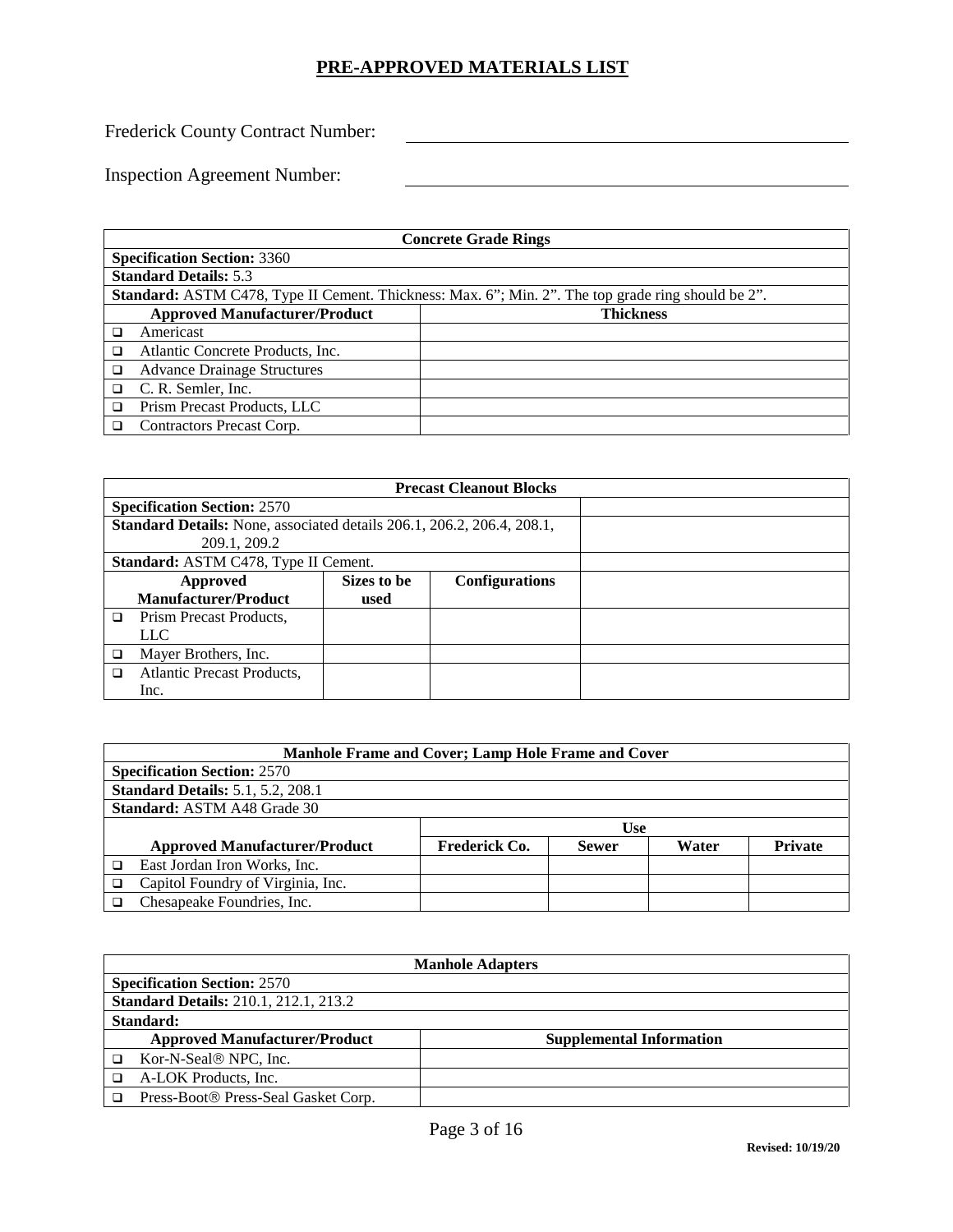Frederick County Contract Number:

| <b>Sewer Service Saddles</b>                                                                 |  |  |                          |  |
|----------------------------------------------------------------------------------------------|--|--|--------------------------|--|
| <b>Specification Section: 2570</b>                                                           |  |  |                          |  |
| <b>Standard Details: 205.1, 206.2</b>                                                        |  |  |                          |  |
| <b>Standard:</b> Only if shown on the plans or approved by the DWSU                          |  |  |                          |  |
| Part/Catalog #<br><b>Approved Manufacturer/Product</b><br><b>Size</b><br><b>Type of Pipe</b> |  |  | <b>Catalog Cut Incl.</b> |  |
| Sealtite <sup>®</sup> The General Engineering Co.                                            |  |  |                          |  |
| Romac Industries, Inc., "CB"™                                                                |  |  |                          |  |

| <b>Non-Shrink Grout</b>                                                 |  |  |
|-------------------------------------------------------------------------|--|--|
| <b>Specification Section: 2570, 4200</b>                                |  |  |
| <b>Standard Details:</b> 201.1, 201.2, 202.3, 207.1, 210.1              |  |  |
| <b>Standard:</b> Type II Cement, Corp of Engineers CRD-588              |  |  |
| <b>Approved Manufacturer/Product</b><br><b>Supplemental Information</b> |  |  |
| Thorite® Thoro System Products                                          |  |  |
| Cem Patch                                                               |  |  |

| <b>Butyl Rubber Sealant</b>                  |                                 |  |  |  |
|----------------------------------------------|---------------------------------|--|--|--|
| <b>Specification Section: 2570</b>           |                                 |  |  |  |
| Standard Details: 5.3, 112.1                 |                                 |  |  |  |
| <b>Standard:</b> AASHTO M-198, 3/4" diameter |                                 |  |  |  |
| <b>Approved Manufacturer/Product</b>         | <b>Supplemental Information</b> |  |  |  |
| Kent Seal®                                   |                                 |  |  |  |
| Bidco Sealants, Inc.                         |                                 |  |  |  |
| ConSeal Concrete Sealants, Inc.              | $CS-102$ (only)                 |  |  |  |

| <b>Asphalt Base Waterproofing</b>                                      |                                                       |  |  |
|------------------------------------------------------------------------|-------------------------------------------------------|--|--|
| <b>Specification Section: 2570</b>                                     |                                                       |  |  |
| <b>Standard Details: 112.1</b>                                         |                                                       |  |  |
|                                                                        | <b>Standard:</b> MIL-C-82052; MIL $-P-23236P$ Class 2 |  |  |
| <b>Approved Manufacturer/Product</b><br>Define manufacturer to be used |                                                       |  |  |
| LN-12 or LN - $16$<br>Clipper Ship <sup>®</sup> Foundation Coating     |                                                       |  |  |
| Henry Foundation Coating                                               | PR 175                                                |  |  |

| <b>Ductile Iron Pipe – Force Main</b>    |             |       |  |  |
|------------------------------------------|-------------|-------|--|--|
| <b>Specification Section: 2570, 2550</b> |             |       |  |  |
| <b>Standard Details:</b>                 |             |       |  |  |
| Standard: AWWA C151, C111, C104          |             |       |  |  |
| <b>Approved Manufacturer/Product</b>     | <b>Size</b> | Class |  |  |
| American Cast Iron Pipe                  |             |       |  |  |
| McWane Ductile                           |             |       |  |  |
| Griffin Pipe Products Co.                |             |       |  |  |
| U.S. Pipe and Foundry Co.                |             |       |  |  |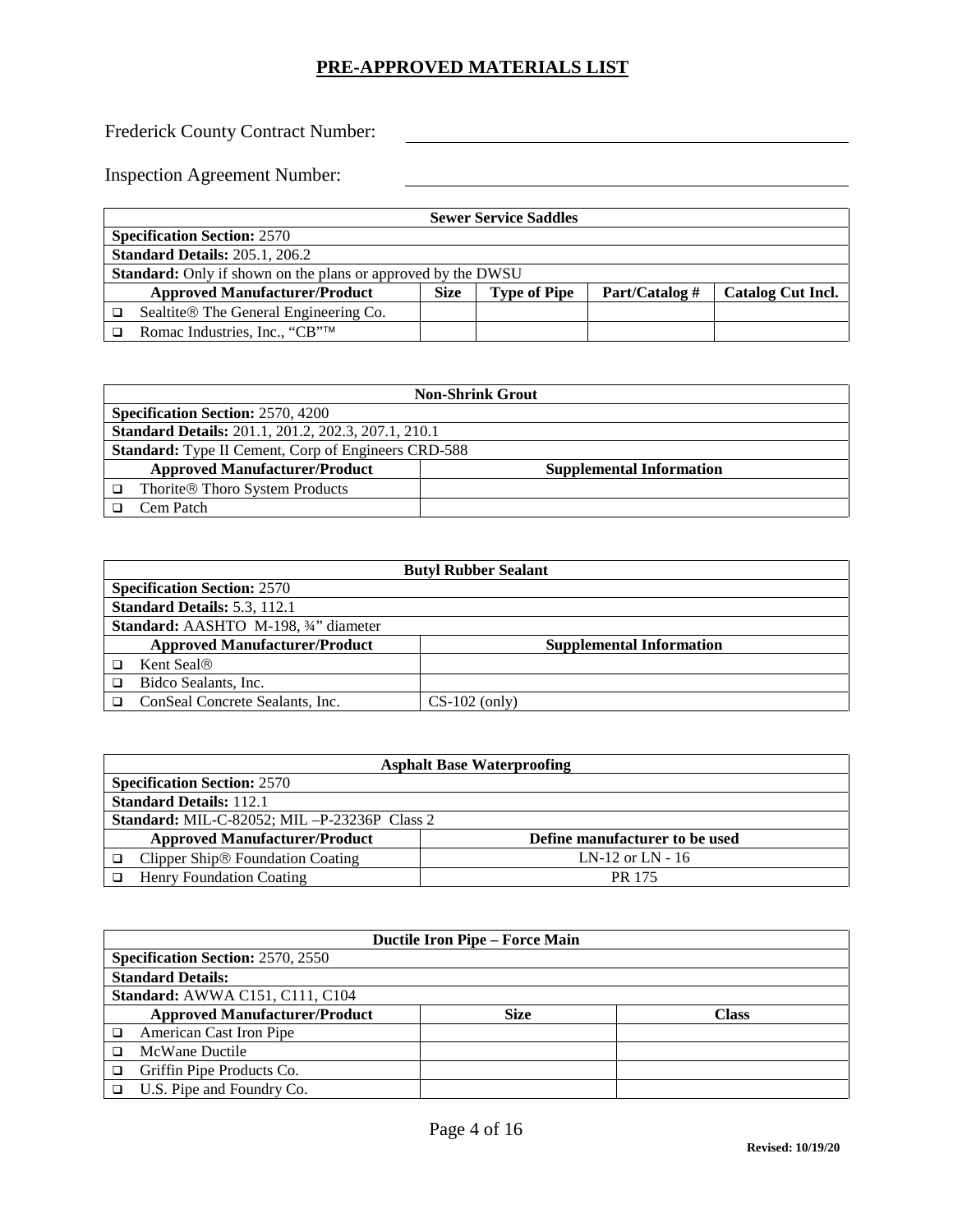Frederick County Contract Number:

Inspection Agreement Number:

| <b>Pump Around Operations</b> |                                                                  |  |                          |  |                        |
|-------------------------------|------------------------------------------------------------------|--|--------------------------|--|------------------------|
|                               | <b>Specification Section:</b>                                    |  |                          |  |                        |
|                               | <b>Standard Details: Shown on plans</b><br>Yes<br>N <sub>0</sub> |  |                          |  |                        |
|                               | Standard: As shown on approved plans                             |  |                          |  |                        |
|                               | <b>Approved Vendors</b>                                          |  | <b>Minimum Pump Rate</b> |  | <b>Number of Pumps</b> |
|                               | <b>Sun Belt Rentals</b>                                          |  |                          |  |                        |
|                               | Capital Rentals                                                  |  |                          |  |                        |
|                               | Godwin Pumps                                                     |  |                          |  | Yes                    |

|                                                                                | <b>Jack-N-Bore Operations</b>       |                       |   |                     |  |
|--------------------------------------------------------------------------------|-------------------------------------|-----------------------|---|---------------------|--|
|                                                                                | <b>Specification Section: 2950</b>  |                       |   |                     |  |
| <b>Standard Detail: 211.1</b>                                                  |                                     |                       |   |                     |  |
| Standard: Casing – AWWA C-200; PVC pipe – ASTM D-3034, SDR35; ASTM F679, SDR35 |                                     |                       |   |                     |  |
|                                                                                | <b>Approved Vendors</b>             | <b>Casing Spacers</b> |   | <b>End Seals</b>    |  |
|                                                                                | <b>Advance Products and Systems</b> |                       | □ | Models AWN &/or CAN |  |
|                                                                                | Cascade Waterworks Manufacturing    |                       | □ | <b>Model CCES</b>   |  |
|                                                                                | <b>Corrosion Control Products</b>   |                       | □ | Models S, C, or W   |  |

|                                   | <b>Additional Sewer Items</b>     |
|-----------------------------------|-----------------------------------|
| <b>Manufacturer &amp; Product</b> | <b>Specification &amp; Detail</b> |
|                                   |                                   |
|                                   |                                   |
|                                   |                                   |
|                                   |                                   |

# **WATER**

| <b>Ductile Iron Pipe</b>                                                                                      |             |             |              |  |
|---------------------------------------------------------------------------------------------------------------|-------------|-------------|--------------|--|
| <b>Specification Section: 2550</b>                                                                            |             |             |              |  |
| Standard Details: 2.3, 101.1, 102.1, 103.1, 104.1, 105.1, 106.1, 109.1, 123.1                                 |             |             |              |  |
| <b>Standard:</b> AWWA C151, C111, C104; 3"-6" Class 54; 8" & larger Class 52; 24" and larger approved by DWSU |             |             |              |  |
| <b>Approved Manufacturer/Product</b>                                                                          | <b>Spec</b> | <b>Size</b> | <b>Class</b> |  |
| American Cast Iron Pipe                                                                                       |             |             |              |  |
| McWane Ductile                                                                                                |             |             |              |  |
| Griffin Pipe Products Co.                                                                                     |             |             |              |  |
| U.S. Pipe and Foundry Co.                                                                                     |             |             |              |  |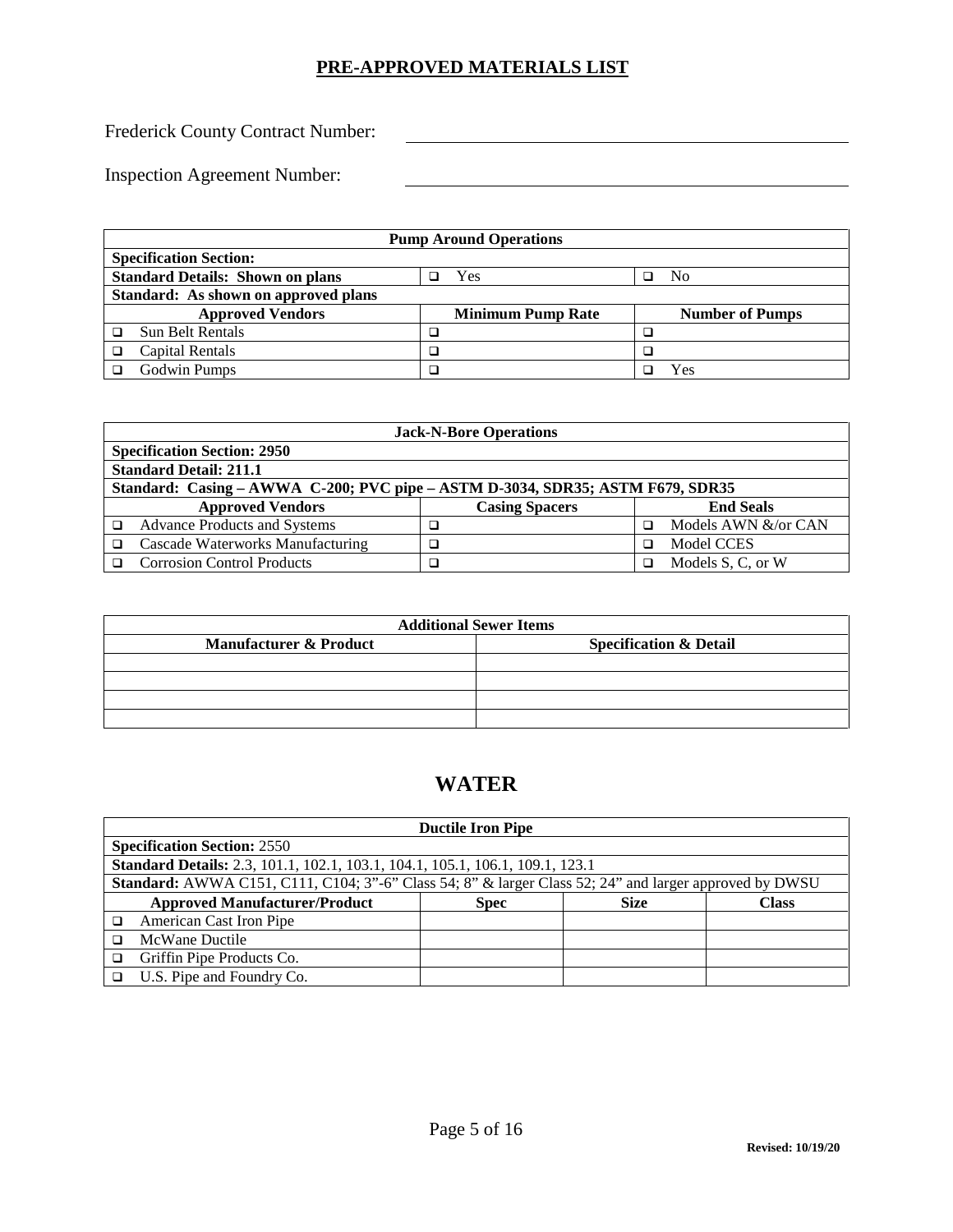Frederick County Contract Number:

| <b>Ductile Iron Fittings</b>                                             |             |             |              |             |
|--------------------------------------------------------------------------|-------------|-------------|--------------|-------------|
| <b>Specification Section: 2550</b>                                       |             |             |              |             |
| <b>Standard Details:</b> 102.1, 103.1, 104.1, 105.1, 107.1               |             |             |              |             |
| Standard: AWWA C153, C111, C104; Class 350 or AWWA C110, C151; Class 250 |             |             |              |             |
| <b>Approved Manufacturer/Product</b>                                     | <b>Spec</b> | <b>Size</b> | <b>Class</b> | <b>Type</b> |
| SIGMA Corporation.                                                       |             |             |              |             |
| Tyler/Union Foundry Co.                                                  |             |             |              |             |
| U.S. Pipe and Foundry Co.                                                |             |             |              |             |
| Griffin Pipe Products Co.                                                |             |             |              |             |
| <b>Star Pipe Products</b>                                                |             |             |              |             |

|                                                                                                                  | <b>Valves</b>           |  |  |  |  |
|------------------------------------------------------------------------------------------------------------------|-------------------------|--|--|--|--|
| <b>Specification Section: 2550</b>                                                                               |                         |  |  |  |  |
| Standard Details: 108.1, 108.2, 112.1, 115.1, 116.1, 117.1                                                       |                         |  |  |  |  |
| Standard: 2" Resilient seat, open left, threaded, AWWA C509; 4"-12" Resilient seat, open left, MJ AWWA C509;     |                         |  |  |  |  |
| 16" and larger, Butterfly Valve, open left, with indicator MJ AWWA C504, Butterfly Valve - Max. test 200psi. All |                         |  |  |  |  |
| exposed nuts/bolts must be stainless steel on all valves.                                                        |                         |  |  |  |  |
| <b>Approved Manufacturer/Product</b>                                                                             | Define sizes to be used |  |  |  |  |
| Kennedy Valve (McWayne)<br>□                                                                                     |                         |  |  |  |  |
| Mueller Company<br>□                                                                                             |                         |  |  |  |  |
| M & H Valve Co. (McWayne)<br>$\Box$                                                                              |                         |  |  |  |  |
| Pratt Valve<br>◻                                                                                                 |                         |  |  |  |  |
| Clow Valve Company(McWayne)<br>□                                                                                 |                         |  |  |  |  |
| Crispin F-Flo Butterfly Valves Only<br>◻                                                                         |                         |  |  |  |  |
| American Flow Control Series 2500<br>◻                                                                           |                         |  |  |  |  |

|   | <b>Fire Hydrants</b>                                                                                                                                     |                 |                   |            |  |  |
|---|----------------------------------------------------------------------------------------------------------------------------------------------------------|-----------------|-------------------|------------|--|--|
|   | <b>Specification Section: 2550</b>                                                                                                                       |                 |                   |            |  |  |
|   | <b>Standard Details: 108.1, 108.2</b>                                                                                                                    |                 |                   |            |  |  |
|   | <b>Standard:</b> 6" MJ inlet, 51/4" valve, 2-2 $\frac{1}{2}$ " and 1-4 $\frac{1}{2}$ " nozzles with N.S. threads, 1 $\frac{1}{2}$ " open left pentagonal |                 |                   |            |  |  |
|   | operating nut, painted safety yellow.                                                                                                                    |                 |                   |            |  |  |
|   |                                                                                                                                                          |                 |                   |            |  |  |
|   | <b>Approved Manufacturer/Product</b>                                                                                                                     | <b>Standard</b> | <b>Dewatering</b> | Bury depth |  |  |
| □ | American Darling B-84-B-5                                                                                                                                |                 |                   |            |  |  |
| ◻ | Kennedy Valve, Model K81 (Only models                                                                                                                    |                 |                   |            |  |  |
|   | allowed in Walkersville)                                                                                                                                 |                 |                   |            |  |  |
| □ | Mueller Company, Model A-423 (Only models                                                                                                                |                 |                   |            |  |  |
|   | allowed in Walkersville)                                                                                                                                 |                 |                   |            |  |  |
|   | Clow Medallion                                                                                                                                           |                 |                   |            |  |  |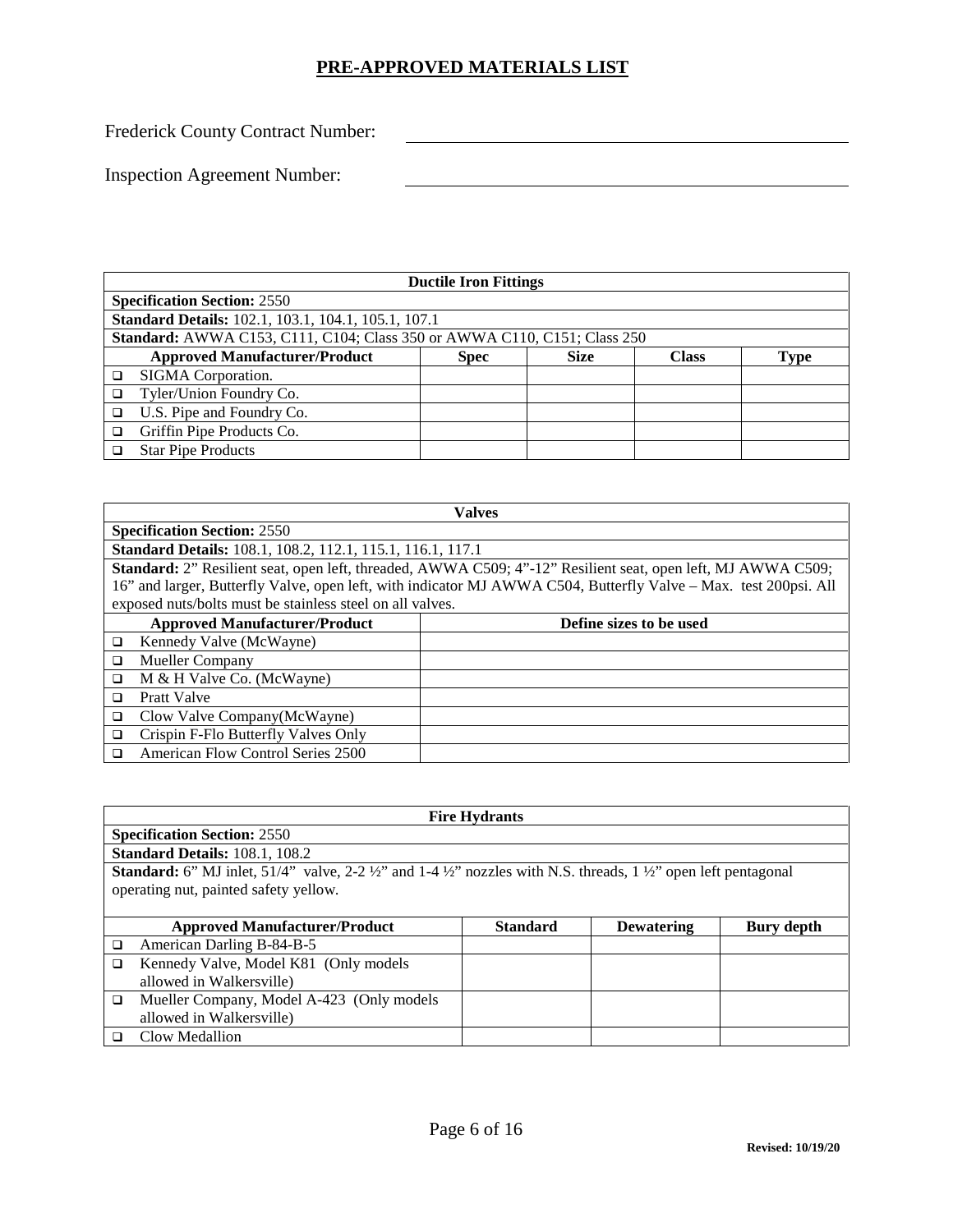Frederick County Contract Number:

| <b>Brass Pipe and Fittings</b>           |                                 |  |  |
|------------------------------------------|---------------------------------|--|--|
| <b>Specification Section: 2550</b>       |                                 |  |  |
| <b>Standard Details: 115.1, 116.1</b>    |                                 |  |  |
| Standard: AWWA C800-01, Regular Strength |                                 |  |  |
| <b>Approved Manufacturer/Product</b>     | <b>Supplemental Information</b> |  |  |
| Merit Brass Company                      |                                 |  |  |
| Trenton Pipe Nipple Co.                  |                                 |  |  |

|   | <b>Joint Restraint, Mechanical Joint</b>                  |   |                      |  |               |             |                 |
|---|-----------------------------------------------------------|---|----------------------|--|---------------|-------------|-----------------|
|   | <b>Specification Section: 2550</b>                        |   |                      |  |               |             |                 |
|   | <b>Standard Details: 109.1</b>                            |   |                      |  |               |             |                 |
|   | <b>Standard:</b> 3" – 16", 350 psi; 18" & larger, 250 psi |   |                      |  |               |             |                 |
|   | <b>Approved Manufacturer/Product</b>                      |   | Type                 |  | <b>Series</b> | <b>Size</b> | <b>Pressure</b> |
| ◻ | Ebaa Iron, Inc.                                           | ◻ | Megalug <sup>®</sup> |  | 1100          |             |                 |
| □ | The Ford Meter Box Co.                                    | □ | Uni-Flange®          |  | 1400          |             |                 |
| ◻ | <b>SIGMA</b> Corporation                                  | □ | One-Lok, SDL         |  |               |             |                 |
|   | <b>Star Pipe Products</b>                                 | ◻ | Star Grip            |  | 3000          |             |                 |

|   | <b>Joint Restraint, Push Joint</b>                                                                                        |   |                         |   |                                                             |    |           |
|---|---------------------------------------------------------------------------------------------------------------------------|---|-------------------------|---|-------------------------------------------------------------|----|-----------|
|   | <b>Specification Section: 2550</b>                                                                                        |   |                         |   |                                                             |    |           |
|   | <b>Standard Details:</b>                                                                                                  |   |                         |   |                                                             |    |           |
|   | <b>Standard:</b> Must be used with the appropriate fittings and pipe; Bells to be painted red. Not to be used in casings. |   |                         |   |                                                             |    |           |
|   | <b>Approved Manufacturer/Product</b><br><b>Sizes</b><br><b>Pressure rating</b><br><b>Type</b>                             |   |                         |   |                                                             |    |           |
| □ | American Cast Iron Pipe Co.                                                                                               | □ | <b>Fast Grip Gasket</b> | ◻ | $4"$ -12"                                                   | □  | $350$ psi |
|   |                                                                                                                           |   |                         | ◻ | 14"                                                         | ◻  | $250$ psi |
| ◻ | Griffin Pipe Products Co.                                                                                                 | ◻ | Talon RJ Gasket         | ◻ | $4" - 16"$                                                  |    | $350$ psi |
| ◻ | The Gripper Gasket Co.                                                                                                    | □ | Gripper Gasket          | ◻ | $3''-16''$                                                  | □  | $350$ psi |
|   | U.S. Pipe and Foundry Co.                                                                                                 | ◻ | Field Lok 350 Gasket    | ◻ | $4"$ -12"                                                   | □  | $350$ psi |
|   | Tyler Pipe/Union Foundry                                                                                                  | ◻ | Clow Super Lock         | ◻ | $6^{\prime\prime}$ -36 <sup><math>\prime\prime</math></sup> | a. | $350$ psi |

| <b>Valve Boxes</b>                                         |                                                                                                                     |  |  |  |
|------------------------------------------------------------|---------------------------------------------------------------------------------------------------------------------|--|--|--|
| <b>Specification Section: 2550</b>                         |                                                                                                                     |  |  |  |
| <b>Standard Details:</b> 108.1, 108.2, 112.1, 114.1, 116.1 |                                                                                                                     |  |  |  |
|                                                            | <b>Standard:</b> Cast Iron, Screw Type, 5 1/4" shaft, ASTM A48, Grade 30, Bituminous coating; slide or slip type is |  |  |  |
| NOT acceptable                                             |                                                                                                                     |  |  |  |
|                                                            |                                                                                                                     |  |  |  |
| <b>Approved Manufacturer/Product</b>                       | <b>Number</b>                                                                                                       |  |  |  |
| Bingham & Taylor<br>◻                                      | 4905 & 4906<br>◻                                                                                                    |  |  |  |
| Capitol Foundry<br>◻                                       | <b>VB-FRED</b><br>□                                                                                                 |  |  |  |
| East Jordon Iron Works<br>◻                                | 8550 Series<br>◻                                                                                                    |  |  |  |
| <b>SIGMA</b> Corporation<br>□                              | VB-261 thru VB 268<br>□                                                                                             |  |  |  |
| Tyler Pipe / Union Foundry<br>□                            | 6850 Series<br>◻                                                                                                    |  |  |  |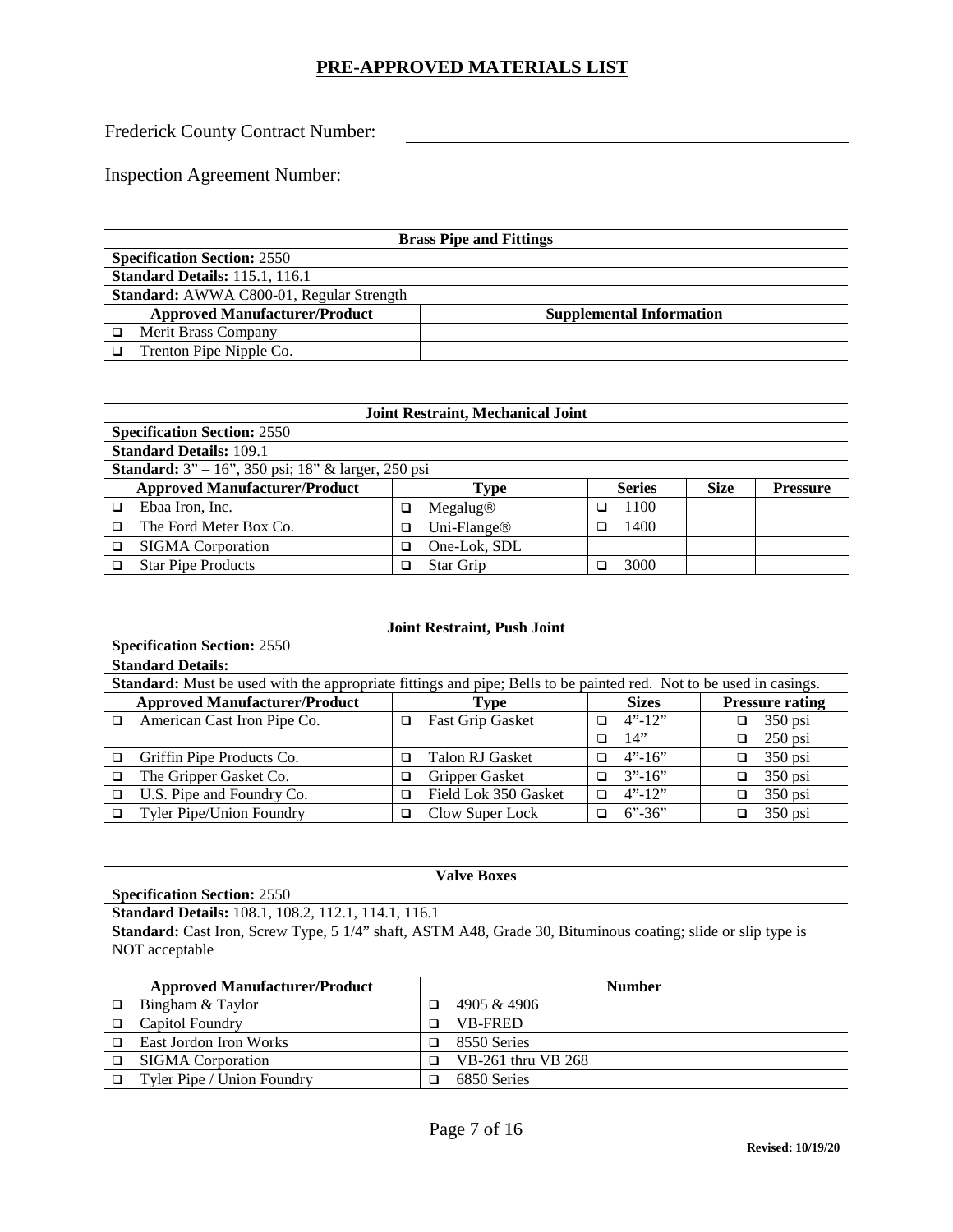Frederick County Contract Number:

| <b>Tapping Sleeve</b>                                                                         |   |               |              |  |
|-----------------------------------------------------------------------------------------------|---|---------------|--------------|--|
| <b>Specification Section: 2550</b>                                                            |   |               |              |  |
| <b>Standard Details: 117.1</b>                                                                |   |               |              |  |
| <b>Standard:</b> Working Pressure, 200 psi unless otherwise noted on plans or specifications. |   |               |              |  |
| <b>Approved Manufacturer/Product</b>                                                          |   | <b>Number</b> | <b>Sizes</b> |  |
| <b>American Flow Control</b>                                                                  | □ | Series 1004   | $14" - 36"$  |  |
|                                                                                               | ◻ | Series 2800   | $4" - 16"$   |  |
| Tyler Pipe                                                                                    |   |               | $6'' - 12''$ |  |
| <b>Mueller Company</b>                                                                        | □ | $H-615$       | $4" - 24"$   |  |
| M&H Valve                                                                                     |   |               | $6'' - 12''$ |  |

| <b>Copper Tubing</b>                                                                               |  |  |  |  |
|----------------------------------------------------------------------------------------------------|--|--|--|--|
| <b>Specification Section: 2550</b>                                                                 |  |  |  |  |
| <b>Standard Details:</b> 110.1, 110.2, 110.3, 110.4, 111.1                                         |  |  |  |  |
| <b>Standard:</b> Seamless, Type K, Soft, ASTM B88. No joints allowed between main and meter vault. |  |  |  |  |
| <b>Approved Manufacturer/Product</b><br>Define sizes to be used                                    |  |  |  |  |
| Cambridge Lee Industries, Inc.                                                                     |  |  |  |  |
| Mueller Copper Tube Co.                                                                            |  |  |  |  |

|   | <b>Corporation Stop</b>                                                                                                   |   |                |                          |  |
|---|---------------------------------------------------------------------------------------------------------------------------|---|----------------|--------------------------|--|
|   | <b>Specification Section: 2550</b>                                                                                        |   |                |                          |  |
|   | <b>Standard Details: 113.1</b>                                                                                            |   |                |                          |  |
|   | <b>Standard:</b> Ball Valve, 300 psi working pressure Gripper Style. For services larger than one inch use tapped tees is |   |                |                          |  |
|   | required.                                                                                                                 |   |                |                          |  |
|   | <b>Approved Manufacturer/Product</b>                                                                                      |   | <b>Number</b>  | Defines sizes to be used |  |
| n | The Ford Meter Box Co.                                                                                                    | □ | FB600          |                          |  |
|   |                                                                                                                           | □ | FB1000-O       |                          |  |
|   |                                                                                                                           |   | FB1700-7       |                          |  |
| □ | AY McDonald Mfg. Company                                                                                                  | □ | 4701B          |                          |  |
|   |                                                                                                                           |   | 4701BT         |                          |  |
|   |                                                                                                                           |   | 3149B          |                          |  |
|   | <b>Mueller Company</b>                                                                                                    |   | <b>B-25000</b> |                          |  |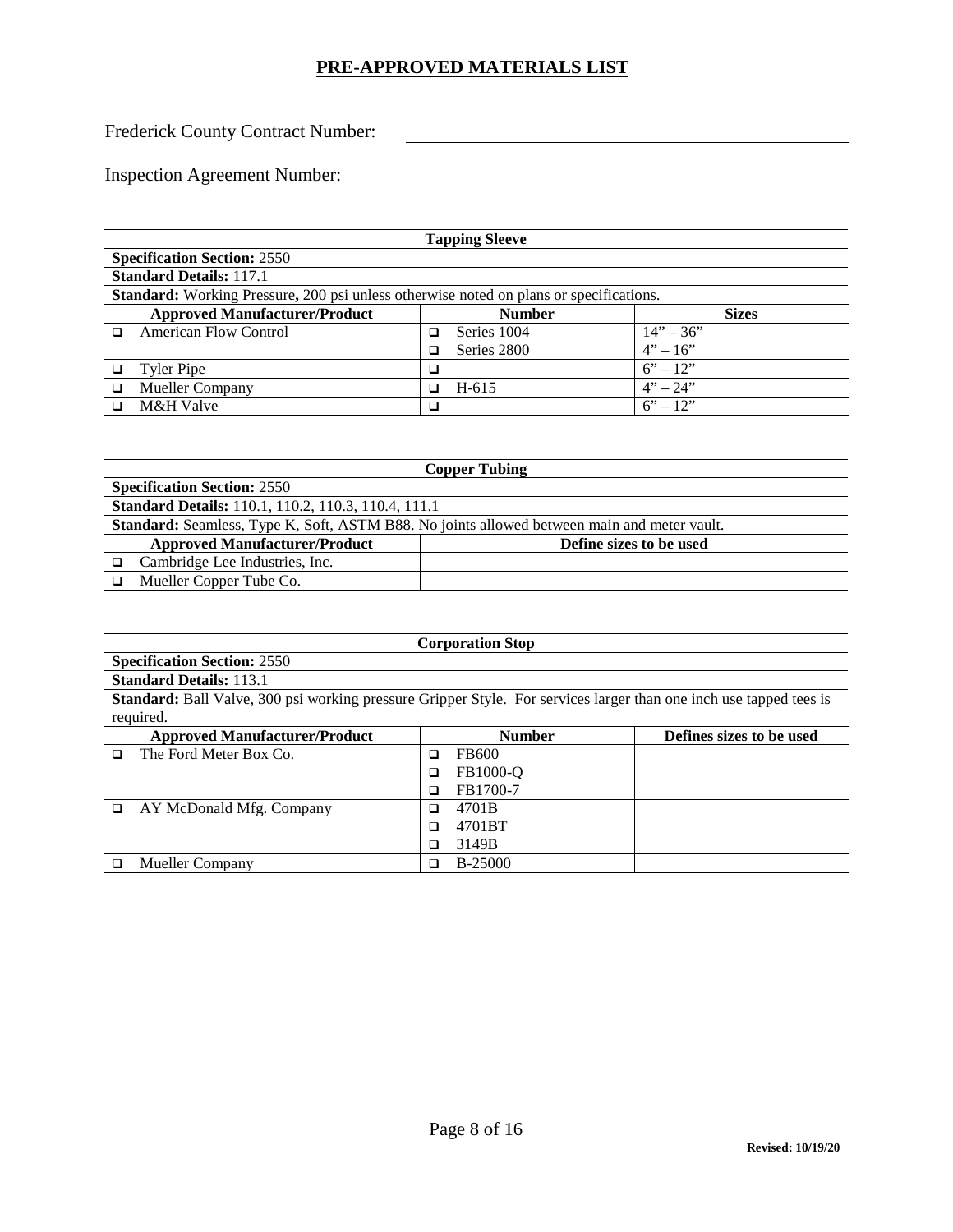Frederick County Contract Number:

| <b>Angle Ball Valves</b>                                             |                                                            |                                   |  |  |  |  |
|----------------------------------------------------------------------|------------------------------------------------------------|-----------------------------------|--|--|--|--|
| <b>Specification Section: 2550</b>                                   |                                                            |                                   |  |  |  |  |
|                                                                      | <b>Standard Details:</b> 110.1, 110.2, 110.3, 110.4, 115.1 |                                   |  |  |  |  |
| <b>Standard:</b> Ball Valve, 300 psi working pressure, Locking Wing  |                                                            |                                   |  |  |  |  |
| <b>Size</b><br><b>Approved Manufacturer/Product</b><br><b>Number</b> |                                                            |                                   |  |  |  |  |
| The Ford Meter Box Co.,<br>▫                                         | BA91-323W<br>□                                             | 3/4<br>◻                          |  |  |  |  |
|                                                                      | BA91-444W<br>◻                                             | 1"<br>∩                           |  |  |  |  |
|                                                                      | BA94-323W-Q<br>◻                                           | $3/4$ "<br>□                      |  |  |  |  |
|                                                                      | BA94-444W-Q<br>□                                           | 1"<br>◻                           |  |  |  |  |
| AY McDonald Mfg. Company<br>$\Box$                                   | 4602BYT<br>□                                               | $3/4$ ' x $3/4$ '' x 02<br>$\Box$ |  |  |  |  |
|                                                                      | 4604BY<br>◻                                                | $3/4$ " x $3/4$ " x 02<br>□       |  |  |  |  |
|                                                                      | 4604BY<br>◻                                                | $1'' \times 1'' \times 04$<br>□   |  |  |  |  |
| <b>Mueller Company</b><br>□                                          | B-24273<br>□                                               | $5/8$ " x $3/4$ " x $3/4$ "<br>□  |  |  |  |  |
|                                                                      | B-24273<br>⊓                                               | 1"<br>◻                           |  |  |  |  |
|                                                                      | <b>B-24278</b><br>□                                        | $5/8$ " x $3/4$ " x $3/4$ "<br>□  |  |  |  |  |
|                                                                      | <b>B-24278</b><br>□                                        | 1"<br>□                           |  |  |  |  |

|        | <b>Iron Meter Yoke</b>                              |   |               |             |  |  |
|--------|-----------------------------------------------------|---|---------------|-------------|--|--|
|        | <b>Specification Section: 2550</b>                  |   |               |             |  |  |
|        | <b>Standard Details: 110.1, 110.2, 110.3, 110.4</b> |   |               |             |  |  |
|        | Standard:                                           |   |               |             |  |  |
|        | <b>Approved Manufacturer/Product</b>                |   | <b>Number</b> | <b>Size</b> |  |  |
| n      | The Ford Meter Box Co.                              |   | Y502          |             |  |  |
|        |                                                     |   | Y504          |             |  |  |
| $\Box$ | AY McDonald Mfg. Company                            |   | $14-2$        |             |  |  |
|        |                                                     |   | $14 - 4$      |             |  |  |
| □      | <b>Mueller Company</b>                              | □ | H-5020        |             |  |  |
|        |                                                     |   | H-5040        |             |  |  |

|          | <b>Expansion Connection</b>                         |  |               |   |                    |  |
|----------|-----------------------------------------------------|--|---------------|---|--------------------|--|
|          | <b>Specification Section: 2550</b>                  |  |               |   |                    |  |
|          | <b>Standard Details:</b> 110.1, 110.2, 110.3, 110.4 |  |               |   |                    |  |
|          | Standard:                                           |  |               |   |                    |  |
|          | <b>Approved Manufacturer/Product</b>                |  | <b>Number</b> |   | <b>Size</b>        |  |
| □        | The Ford Meter Box Co.                              |  | $EC-23$       | ◻ | $\frac{3}{4}$      |  |
|          |                                                     |  | $EC-4$        |   |                    |  |
| <b>□</b> | AY McDonald Mfg. Company                            |  | $14-2EHG$     |   | 3/4                |  |
|          |                                                     |  | $14-4EHG$     | □ | 1"                 |  |
|          | Mueller Company                                     |  | H-14234       |   | $\frac{3}{4}$ , 1" |  |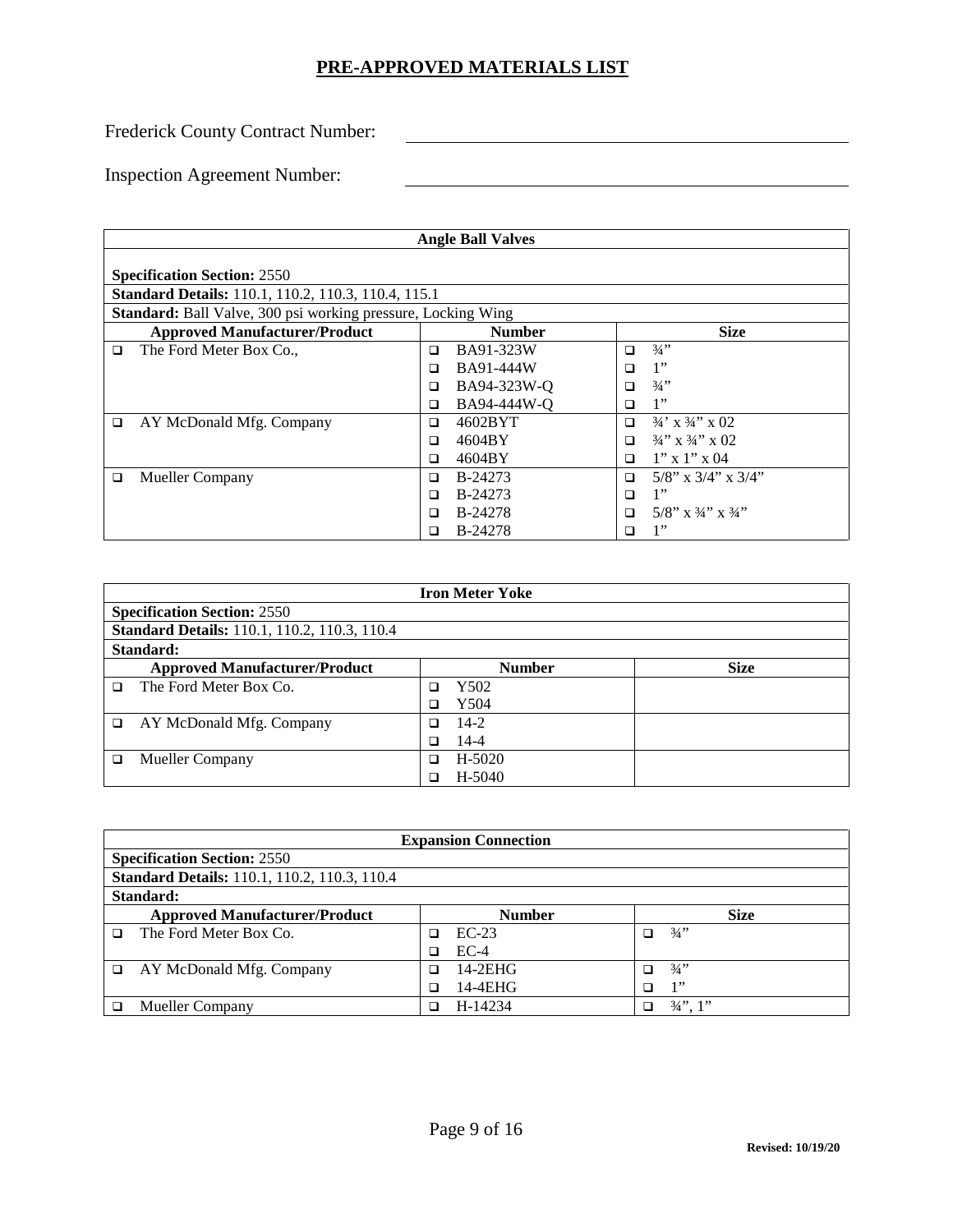Frederick County Contract Number:

| <b>Cartridge Style Angle Dual Check Valve</b>       |   |                   |   |             |  |
|-----------------------------------------------------|---|-------------------|---|-------------|--|
| <b>Specification Section: 2550</b>                  |   |                   |   |             |  |
| <b>Standard Details: 110.1, 110.2, 110.3, 110.4</b> |   |                   |   |             |  |
| Standard:                                           |   |                   |   |             |  |
| <b>Approved Manufacturer/Product</b>                |   | <b>Number</b>     |   | <b>Size</b> |  |
| The Ford Meter Box Co.                              | ◻ | HHCA94-323-Q      |   |             |  |
|                                                     |   | <b>HHCA91-444</b> |   |             |  |
| <b>Mueller Company</b>                              |   | H-14466-A-05      |   |             |  |
| AY McDonald Mfg. Company                            | ◻ | 12W3YQ 33         | □ | $3/4$ "     |  |
|                                                     |   | 12W4YQ44          |   |             |  |

|   | <b>Connector Assembly With Plug</b>                 |   |               |             |  |
|---|-----------------------------------------------------|---|---------------|-------------|--|
|   | <b>Specification Section: 2550</b>                  |   |               |             |  |
|   | <b>Standard Details: 110.1, 110.2, 110.3, 110.4</b> |   |               |             |  |
|   | Standard:                                           |   |               |             |  |
|   | <b>Approved Manufacturer/Product</b>                |   | <b>Number</b> | <b>Size</b> |  |
| n | The Ford Meter Box Co.                              | ⊐ | $C14-33-0$    |             |  |
|   |                                                     | □ | $C14-44-Q$    |             |  |
|   |                                                     | □ | $C14-66-Q$    |             |  |
|   |                                                     | □ | $C14-77-Q$    |             |  |
| ◻ | AY McDonald Mfg. Company                            | ר | 4754T         |             |  |
|   | Mueller Company,                                    | ב | H-15451       |             |  |

| <b>Branch Pieces</b>                                 |                              |  |  |  |
|------------------------------------------------------|------------------------------|--|--|--|
| <b>Specification Section: 2550</b>                   |                              |  |  |  |
| <b>Standard Details: 110.1</b>                       |                              |  |  |  |
| <b>Standard:</b> 1" CTS x Two 34" MIP, 71/2" Spacing |                              |  |  |  |
| <b>Approved Manufacturer/Product</b>                 | <b>Number</b><br><b>Size</b> |  |  |  |
| The Ford Meter Box Co.                               | U48-43                       |  |  |  |
| AY McDonald Mfg. Company                             | 08UTM<br>נ                   |  |  |  |
| <b>Mueller Company</b>                               | H-15363                      |  |  |  |

| <b>Tandem Setters for Individual PRV</b> |  |                    |  |             |  |  |
|------------------------------------------|--|--------------------|--|-------------|--|--|
| <b>Specification Section: 2550</b>       |  |                    |  |             |  |  |
| <b>Standard Details: 110.2, 110.3</b>    |  |                    |  |             |  |  |
| Standard:                                |  |                    |  |             |  |  |
| <b>Approved Manufacturer/Product</b>     |  | <b>Number</b>      |  | <b>Size</b> |  |  |
| The Ford Meter Box Co.                   |  | A-95095            |  | 3/4         |  |  |
|                                          |  | TYA-4-95095-059    |  | 1"          |  |  |
| <b>Mueller Company</b>                   |  | 215B5020-R6A00     |  |             |  |  |
| AY McDonald Mfg. Company                 |  | 14L2 WDQQ332 X 996 |  |             |  |  |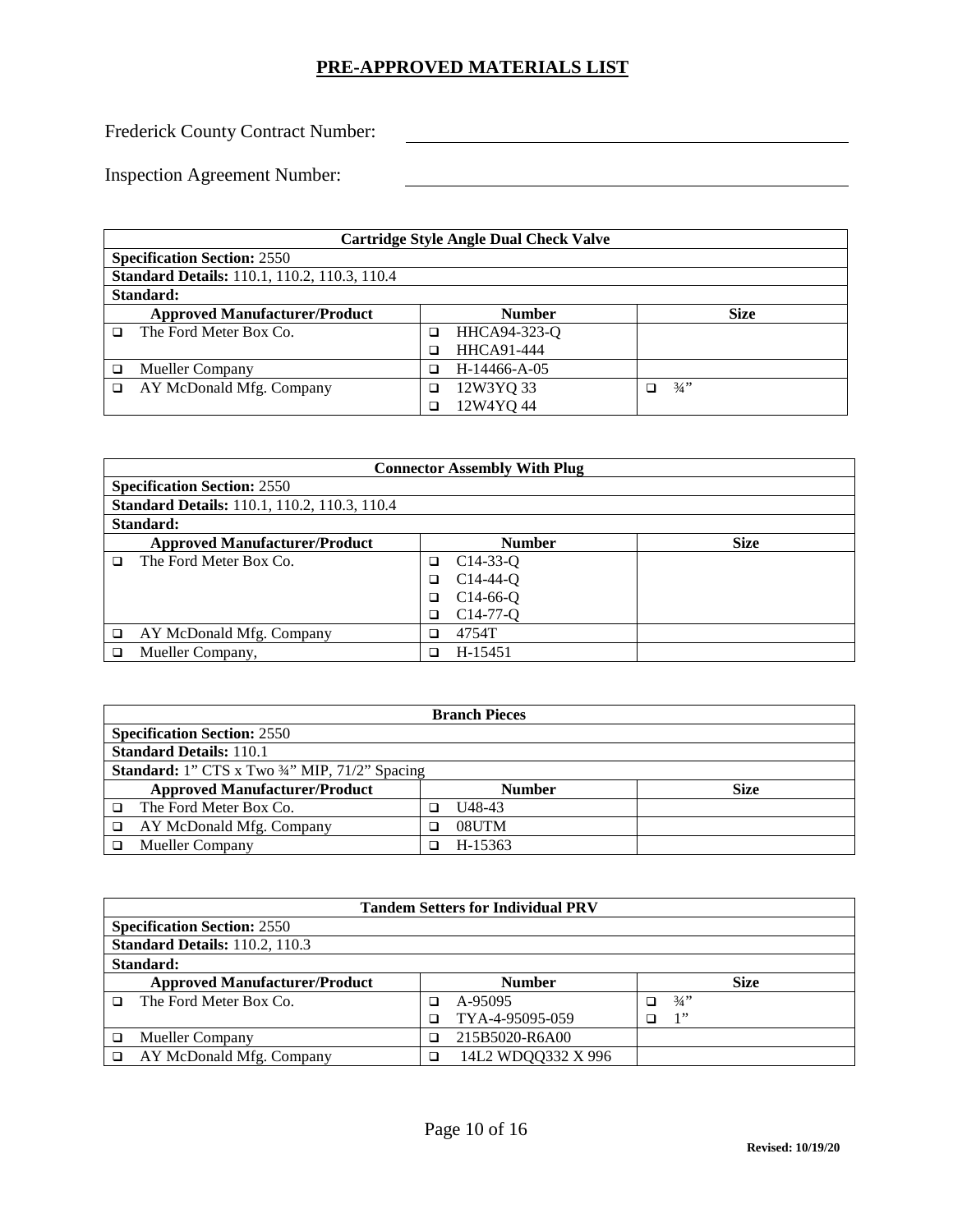Frederick County Contract Number:

| <b>Pressure Reducing Valve (PRV)</b> |  |               |        |                                            |
|--------------------------------------|--|---------------|--------|--------------------------------------------|
| <b>Specification Section: 2550</b>   |  |               |        |                                            |
| <b>Standard Details: 110.5</b>       |  |               |        |                                            |
| Standard:                            |  |               |        |                                            |
| <b>Approved Manufacturer/Product</b> |  | <b>Number</b> |        | Size                                       |
| □ CLA-VAL, Automatic Control Valves  |  | Model 990     | $\Box$ | $\frac{3}{4}$ " with two reducing bushings |
|                                      |  |               |        | 1, 2                                       |

| <b>Concrete Meter Vaults</b>           |                  |  |  |  |  |
|----------------------------------------|------------------|--|--|--|--|
| <b>Specification Section: 2550</b>     |                  |  |  |  |  |
| Standard Details: 110.1 thru 110.5     |                  |  |  |  |  |
| Standard: CL-1, ASTM C76 and ASTM C141 |                  |  |  |  |  |
| <b>Approved Manufacturer/Product</b>   | Sizes to be used |  |  |  |  |
| <b>Advanced Drainage Structures</b>    |                  |  |  |  |  |
| <b>Mayer Brothers</b>                  |                  |  |  |  |  |
| <b>Prism Precast Products</b>          |                  |  |  |  |  |

|        | <b>Meter Vault Covers</b>                                                            |        |                          |               |                            |  |  |  |
|--------|--------------------------------------------------------------------------------------|--------|--------------------------|---------------|----------------------------|--|--|--|
|        | <b>Specification Section: 2550</b>                                                   |        |                          |               |                            |  |  |  |
|        | <b>Standard Details: 110.5</b>                                                       |        |                          |               |                            |  |  |  |
|        | <b>Standard:</b> All holes for electronic meter readers must be 2" actual dimension. |        |                          |               |                            |  |  |  |
|        | <b>Approved Manufacturer/Product</b>                                                 |        |                          | <b>Number</b> |                            |  |  |  |
| ◻      | The Ford Meter Box Co.                                                               | □      | A53TP                    | $\Box$        | 10T                        |  |  |  |
|        |                                                                                      | □      | A53TTPP                  | $\Box$        | 10TT, Pit Ring & Lid       |  |  |  |
|        |                                                                                      | □      | A53HHT, extra heavy duty | □             | 11T, heavy duty            |  |  |  |
|        |                                                                                      | ◻      | EXT-24, Extension Ring   | $\Box$        | FL-24 Flange, use with Pit |  |  |  |
|        |                                                                                      |        |                          |               | Ring                       |  |  |  |
| $\Box$ | AY McDonald Mfg. Company                                                             | □      | 74M53ATP [74M32ATP]      | $\Box$        | 74MPR10TTPP                |  |  |  |
|        |                                                                                      | ◻      | 74M53ATTPP               | □             | 74MPR11TP                  |  |  |  |
|        |                                                                                      | □      | 74MX2, Extension Ring    | $\Box$        | 74MPR11TTPP                |  |  |  |
|        |                                                                                      | ◻      | 74MPR10TP                |               |                            |  |  |  |
| $\Box$ | Vestal Manufacturing Enterprises, Inc.                                               | $\Box$ | RMRC-215-L W/SN          |               |                            |  |  |  |
|        |                                                                                      |        | W/TR                     |               |                            |  |  |  |
|        |                                                                                      | □      | <b>RMRC-215-L W/SN</b>   |               |                            |  |  |  |
|        |                                                                                      |        | W/2TR                    |               |                            |  |  |  |
|        |                                                                                      | □      | ER-2024 Expanda Ring     |               |                            |  |  |  |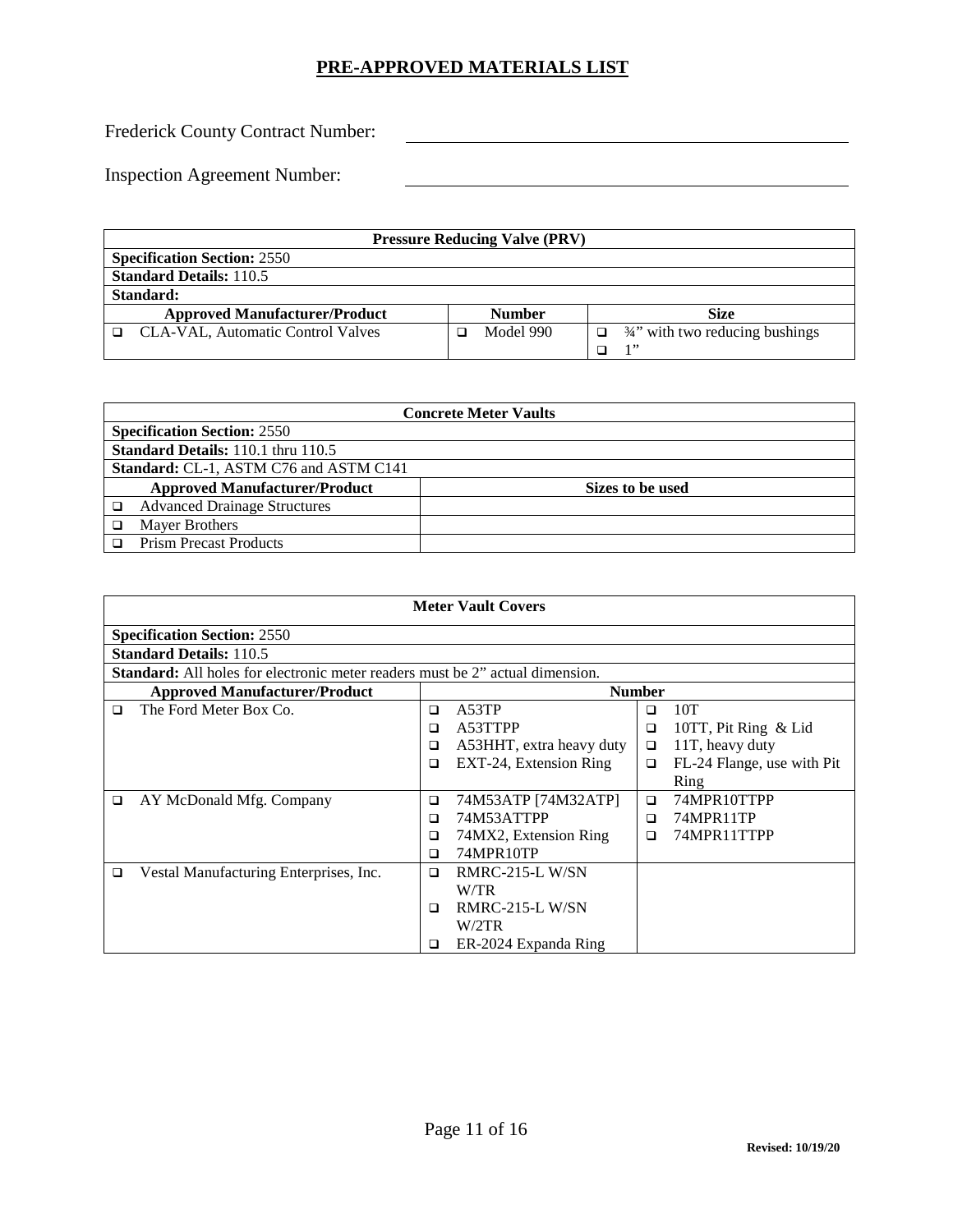Frederick County Contract Number:

|    | 1-1/2" $\&$ 2" Custom Meter Setters                                  |   |                      |   |                |  |  |  |
|----|----------------------------------------------------------------------|---|----------------------|---|----------------|--|--|--|
|    | <b>Specification Section: 2550</b>                                   |   |                      |   |                |  |  |  |
|    | <b>Standard Details: 111.1</b>                                       |   |                      |   |                |  |  |  |
|    | Standard: Include ball valve & check valve on bypass line            |   |                      |   |                |  |  |  |
|    | <b>Approved Manufacturer/Product</b><br><b>Size</b><br><b>Number</b> |   |                      |   |                |  |  |  |
| n. | The Ford Meter Box Co.                                               | □ | VBHH76-15BHC-44-66-Q |   | $1\frac{1}{2}$ |  |  |  |
|    |                                                                      | ℶ | VBHH77-15BHC-44-77-Q |   | 2"             |  |  |  |
| □  | <b>Mueller Company</b>                                               | ◻ | B-2423-2, 15" riser  | ב | $1\frac{1}{2}$ |  |  |  |
|    |                                                                      |   | B-2423-2, 15" riser  | ב | 2"             |  |  |  |
| ◻  | AY McDonald Mfg. Company                                             | □ | 20B615WDQQ666        | ב | $1 - 1/2$ "    |  |  |  |
|    |                                                                      |   | 20B715WDQQ776        |   | 2              |  |  |  |

|   | <b>Large Meter Vaults</b>                        |             |  |  |
|---|--------------------------------------------------|-------------|--|--|
|   | <b>Specification Section: 2550, 3360</b>         |             |  |  |
|   | <b>Standard Details: 112.1, 112.2</b>            |             |  |  |
|   | Standard: ASTM C-478; ASTM C-150, type II cement |             |  |  |
|   | <b>Approved Manufacturer/Product</b>             | <b>Size</b> |  |  |
| □ | C.R. Semler, Inc.                                |             |  |  |
| □ | <b>Advanced Drainage Structure</b>               |             |  |  |
| □ | <b>Oldcastle Precast</b>                         |             |  |  |
| □ | Smith-Midland, Corp.                             |             |  |  |
| ◻ | A. C. Miller Concrete Products                   |             |  |  |
| ◻ | Americast                                        |             |  |  |
| □ | Contractors Precast Corp. 3" & 4" Vaults         |             |  |  |

| <b>Large Meter Vault Ladders</b>                                        |                               |  |  |  |  |
|-------------------------------------------------------------------------|-------------------------------|--|--|--|--|
| <b>Specification Section: 2550</b>                                      |                               |  |  |  |  |
| <b>Standard Details: 112.2</b>                                          |                               |  |  |  |  |
| <b>Standard:</b> Vertical Aluminum ladder with support extension        |                               |  |  |  |  |
| <b>Approved Manufacturer/Product</b><br>Model                           |                               |  |  |  |  |
| Halliday Aluminum Ladder<br>Series L1B with Series L1E Safety Extension |                               |  |  |  |  |
| East Jourdan Iron Works                                                 | LADAL 06DOOST, Ext. SY0PT1300 |  |  |  |  |

| 2" Air Release/Vacuum Valve                           |  |            |  |  |
|-------------------------------------------------------|--|------------|--|--|
| <b>Specification Section: 2550</b>                    |  |            |  |  |
| <b>Standard Details: 115.1</b>                        |  |            |  |  |
| <b>Standard:</b> 16 inch T-handle required            |  |            |  |  |
| <b>Approved Manufacturer/Product</b><br><b>Number</b> |  |            |  |  |
| □ CLA-VAL Automatic Control Valves                    |  | 362-CAV332 |  |  |
| Crispin-Multiplex Manufacturing Co.                   |  | UL20       |  |  |
| <b>Valmatic Valves</b>                                |  | $VM-22$    |  |  |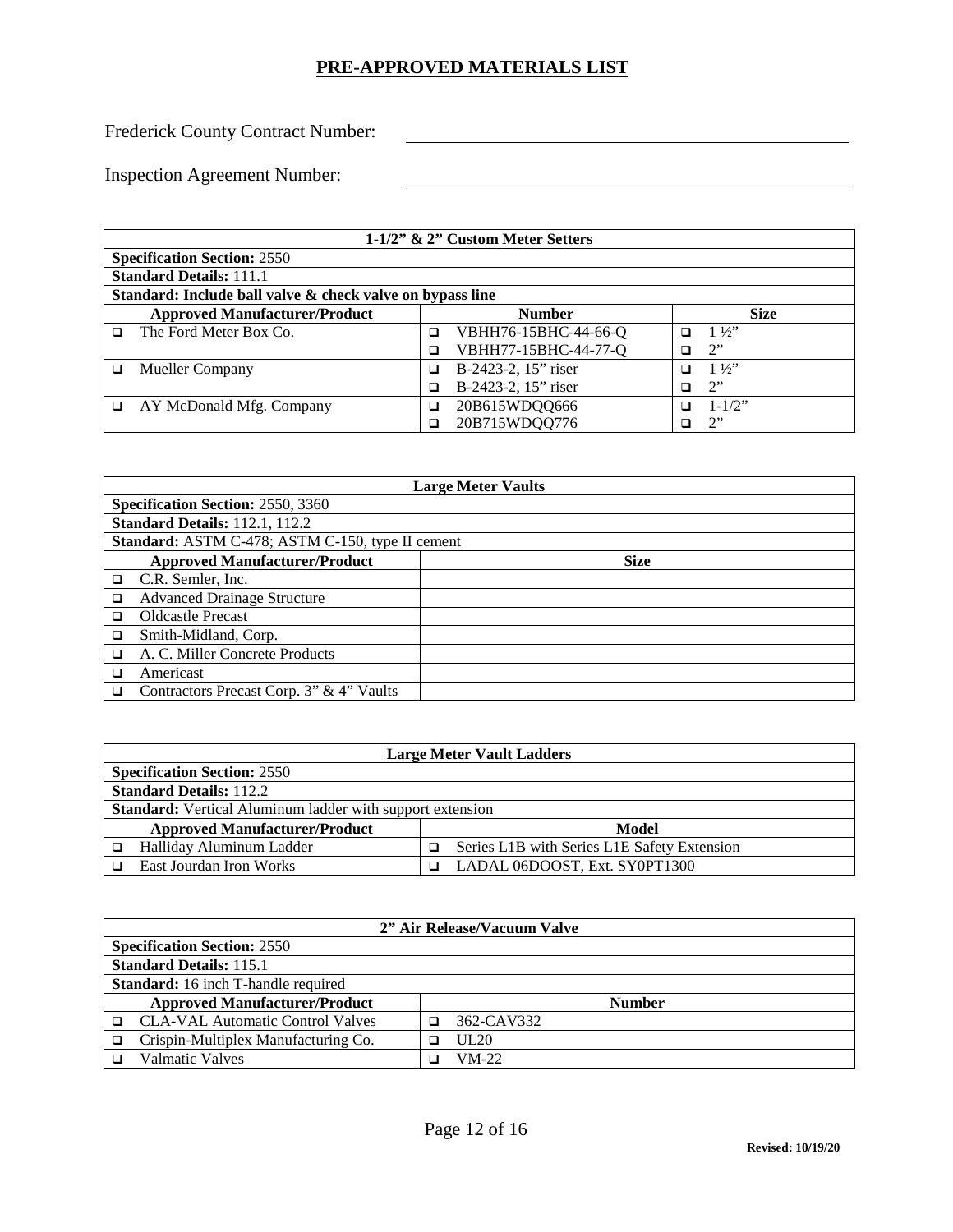Frederick County Contract Number:

|                                                       | 2" Corporation / 2" Bronze Angle Valve                                                   |   |                      |  |
|-------------------------------------------------------|------------------------------------------------------------------------------------------|---|----------------------|--|
|                                                       | <b>Specification Section: 2550</b>                                                       |   |                      |  |
|                                                       | <b>Standard Details: 115.1</b>                                                           |   |                      |  |
|                                                       | <b>Standard:</b> Use 2" tapped tee, AWWA threads, 2" ball corporation and 2" globe valve |   |                      |  |
| <b>Approved Manufacturer/Product</b><br><b>Number</b> |                                                                                          |   |                      |  |
|                                                       | The Ford Meter Box Co.                                                                   |   | FB1600-7             |  |
|                                                       | AY McDonald Mfg. Company                                                                 |   | 3148B                |  |
|                                                       | <b>Mueller Company</b>                                                                   | ב | B-20045              |  |
|                                                       | Nibco, Inc.                                                                              |   | T-311-Y, Angle Valve |  |

|   | <b>Service Saddle</b>                                 |   |                     |   |                     |  |
|---|-------------------------------------------------------|---|---------------------|---|---------------------|--|
|   | <b>Specification Section: 2570</b>                    |   |                     |   |                     |  |
|   | <b>Standard Details:</b>                              |   |                     |   |                     |  |
|   | <b>Standard:</b> All Bronze Service Saddles           |   |                     |   |                     |  |
|   | <b>Approved Manufacturer/Product</b><br><b>Series</b> |   |                     |   |                     |  |
| ◻ | The Ford Meter Box Co.                                | ⊐ | 101B                | □ | 202B                |  |
|   | Romac Industries, Inc.                                | ⊐ |                     | □ |                     |  |
|   | AY McDonald Mfg. Company                              |   | 3815 (single strap) |   | 3825 (double strap) |  |
|   | <b>Mueller Company</b>                                |   | BR <sub>1</sub> B   |   | BR <sub>2</sub> B   |  |

| <b>Jack-N-Bore</b>                                                   |           |                           |  |  |  |  |
|----------------------------------------------------------------------|-----------|---------------------------|--|--|--|--|
| <b>Specification Section:</b>                                        |           |                           |  |  |  |  |
| <b>Standard Details: 123.1, 211.1</b>                                |           |                           |  |  |  |  |
| Standard: Casing – AWWA C-200; DIP pipe – AWWA C-104                 |           |                           |  |  |  |  |
| <b>Approved Vendors</b><br><b>Casing Spacers</b><br><b>End Seals</b> |           |                           |  |  |  |  |
| <b>Advance Products and Systems</b>                                  | Model SSI | Models AW $&\sqrt{or}$ AC |  |  |  |  |
| Cascade Waterworks Manufacturing                                     | Model CCS |                           |  |  |  |  |
| <b>Corrosion Control Products</b>                                    |           | Models S, C or W<br>П     |  |  |  |  |

| <b>Additional Water Items</b>                                          |  |  |  |  |  |
|------------------------------------------------------------------------|--|--|--|--|--|
|                                                                        |  |  |  |  |  |
| <b>List Manufacturer</b><br>List appropriate specifications and detail |  |  |  |  |  |
|                                                                        |  |  |  |  |  |
|                                                                        |  |  |  |  |  |
|                                                                        |  |  |  |  |  |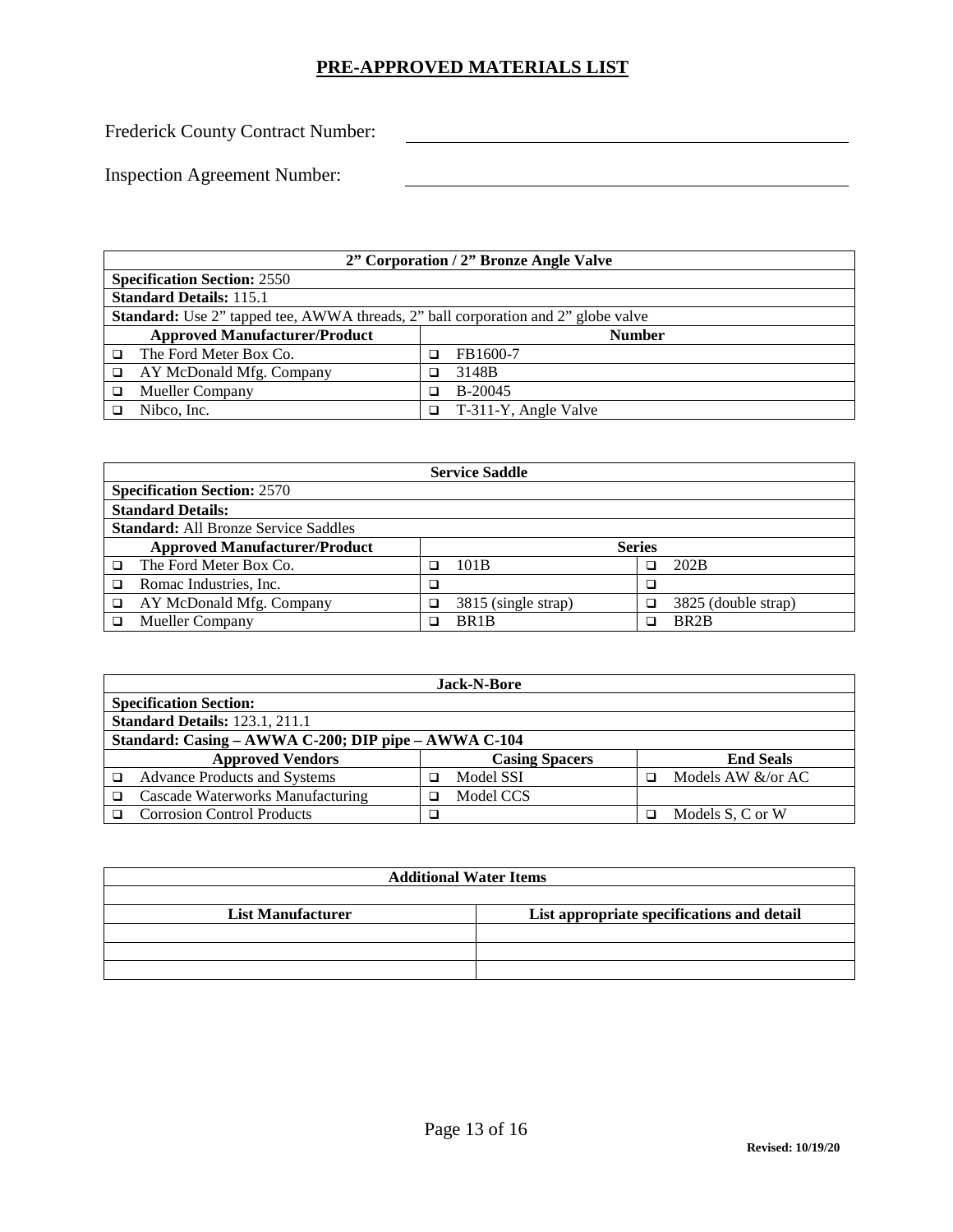Frederick County Contract Number:

Inspection Agreement Number:

# **Grinder Pumps**

| <b>PVC Pressure Pipe</b>                                                                     |  |  |  |  |  |
|----------------------------------------------------------------------------------------------|--|--|--|--|--|
| <b>Specification Section: 2570</b>                                                           |  |  |  |  |  |
| <b>Standard Details:</b> 213.2, 214.1, 217.1,301.1, 302.1, 303.1, 304.1, 305.1, 306.1, 307.1 |  |  |  |  |  |
| Standard: Gasketed, SDR21, PVC 1120, ASTM D2241                                              |  |  |  |  |  |
| <b>Approved Manufacturer/Product</b><br><b>Standard</b><br><b>Size</b><br>Tvpe               |  |  |  |  |  |
| CertainTeed Corporation                                                                      |  |  |  |  |  |
| National Pipe                                                                                |  |  |  |  |  |

| <b>PVC Pressure Fitting</b>                                                             |  |  |  |  |  |  |
|-----------------------------------------------------------------------------------------|--|--|--|--|--|--|
| <b>Specification Section: 2570</b>                                                      |  |  |  |  |  |  |
| <b>Standard Details:</b> 213.2, 214.1, 217.1, 302.1, 303.1, 304.1, 305.1, 306.1, 307.1, |  |  |  |  |  |  |
| <b>Standard: Gasketed, SDR21, ASTM D2241</b>                                            |  |  |  |  |  |  |
| <b>Approved Manufacturer/Product</b><br>Part#<br>Catalog #<br><b>Size</b>               |  |  |  |  |  |  |
| Flo Control, Inc.                                                                       |  |  |  |  |  |  |
| The Harrington Corp.                                                                    |  |  |  |  |  |  |

|                                                    | <b>PVC Pipe</b> |                 |      |  |  |  |
|----------------------------------------------------|-----------------|-----------------|------|--|--|--|
| <b>Specification Section: 2570</b>                 |                 |                 |      |  |  |  |
| <b>Standard Details:</b>                           |                 |                 |      |  |  |  |
| <b>Standard:</b> Threaded, Schedule 80, ASTM D2464 |                 |                 |      |  |  |  |
| <b>Approved Manufacturer/Product</b>               | `vpe            | <b>Standard</b> | Size |  |  |  |
| North American Pipe Corporation                    |                 |                 |      |  |  |  |
| Diamond Plastics                                   |                 |                 |      |  |  |  |

| <b>PVC Purple Primer</b>                              |               |  |  |
|-------------------------------------------------------|---------------|--|--|
| <b>Specification Section: 2570</b>                    |               |  |  |
| <b>Standard Details:</b>                              |               |  |  |
| Standard:                                             |               |  |  |
| <b>Approved Manufacturer/Product</b><br><b>Series</b> |               |  |  |
| United Elchem Industries, Inc.                        | Uni-Weld 8700 |  |  |

| <b>PVC Cement</b>                                     |                    |  |
|-------------------------------------------------------|--------------------|--|
| <b>Specification Section: 2570</b>                    |                    |  |
| <b>Standard Details:</b>                              |                    |  |
| <b>Standard:</b> Solvent Type                         |                    |  |
| <b>Approved Manufacturer/Product</b><br><b>Series</b> |                    |  |
| United Elchem Industries, Inc.                        | Uni-Weld 1500<br>ו |  |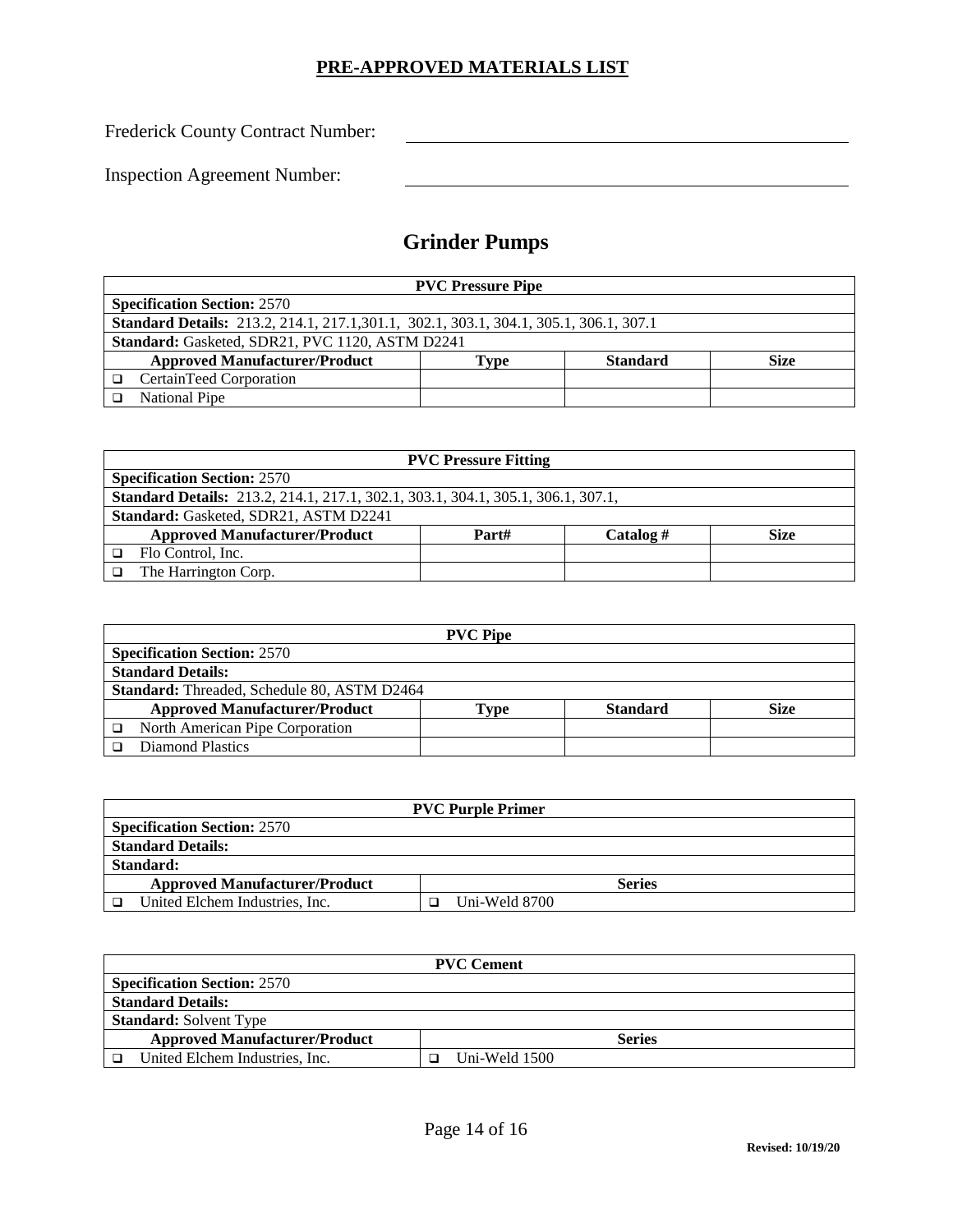Frederick County Contract Number:

| <b>Grinder Pump</b>                                               |              |  |  |
|-------------------------------------------------------------------|--------------|--|--|
| <b>Specification Section:</b>                                     |              |  |  |
| <b>Standard Details:</b>                                          |              |  |  |
| Standard: Control panel must be within sight of the grinder unit. |              |  |  |
| <b>Approved Manufacturer/Product</b>                              | <b>Model</b> |  |  |
| Environmental One Corp.                                           | Model #DH071 |  |  |
|                                                                   |              |  |  |

| <b>Brass Fittings</b>                |                                 |  |  |
|--------------------------------------|---------------------------------|--|--|
| <b>Specification: 2570</b>           |                                 |  |  |
| <b>Standard Details:</b>             |                                 |  |  |
| <b>Standard: Threaded</b>            |                                 |  |  |
| <b>Approved Manufacturer/Product</b> | <b>Supplemental Information</b> |  |  |
| Lee Brass Company                    |                                 |  |  |
| Merit Brass Company                  |                                 |  |  |

| <b>Swing Check Valve</b>             |                                |  |  |
|--------------------------------------|--------------------------------|--|--|
| <b>Specification: 2570</b>           |                                |  |  |
| <b>Standard Details:</b>             |                                |  |  |
| <b>Standard: PVC</b>                 |                                |  |  |
| <b>Approved Manufacturer/Product</b> | <b>Type/Series</b>             |  |  |
| Flo Control, Inc.                    | Compression Type, Series 1500  |  |  |
|                                      | Solvent Weld Type, Series 1520 |  |  |

| <b>Curb Box</b>                      |                                 |  |  |
|--------------------------------------|---------------------------------|--|--|
| <b>Specification Section: 2570</b>   |                                 |  |  |
| <b>Standard Details:</b>             |                                 |  |  |
| <b>Standard:</b> Screw Type          |                                 |  |  |
| <b>Approved Manufacturer/Product</b> | <b>Supplemental Information</b> |  |  |
| Tyler Pipe $(\text{\#}142R)$         |                                 |  |  |

| <b>Detector Tape</b>                       |                                 |  |  |
|--------------------------------------------|---------------------------------|--|--|
| <b>Specification Section: 2570</b>         |                                 |  |  |
| <b>Standard Details:</b>                   |                                 |  |  |
| <b>Standard:</b> 3 inch wide, Safety Green |                                 |  |  |
| <b>Approved Manufacturer/Product</b>       | <b>Supplemental Information</b> |  |  |
| Tyler Pipe $(\text{\#}142R)$               |                                 |  |  |